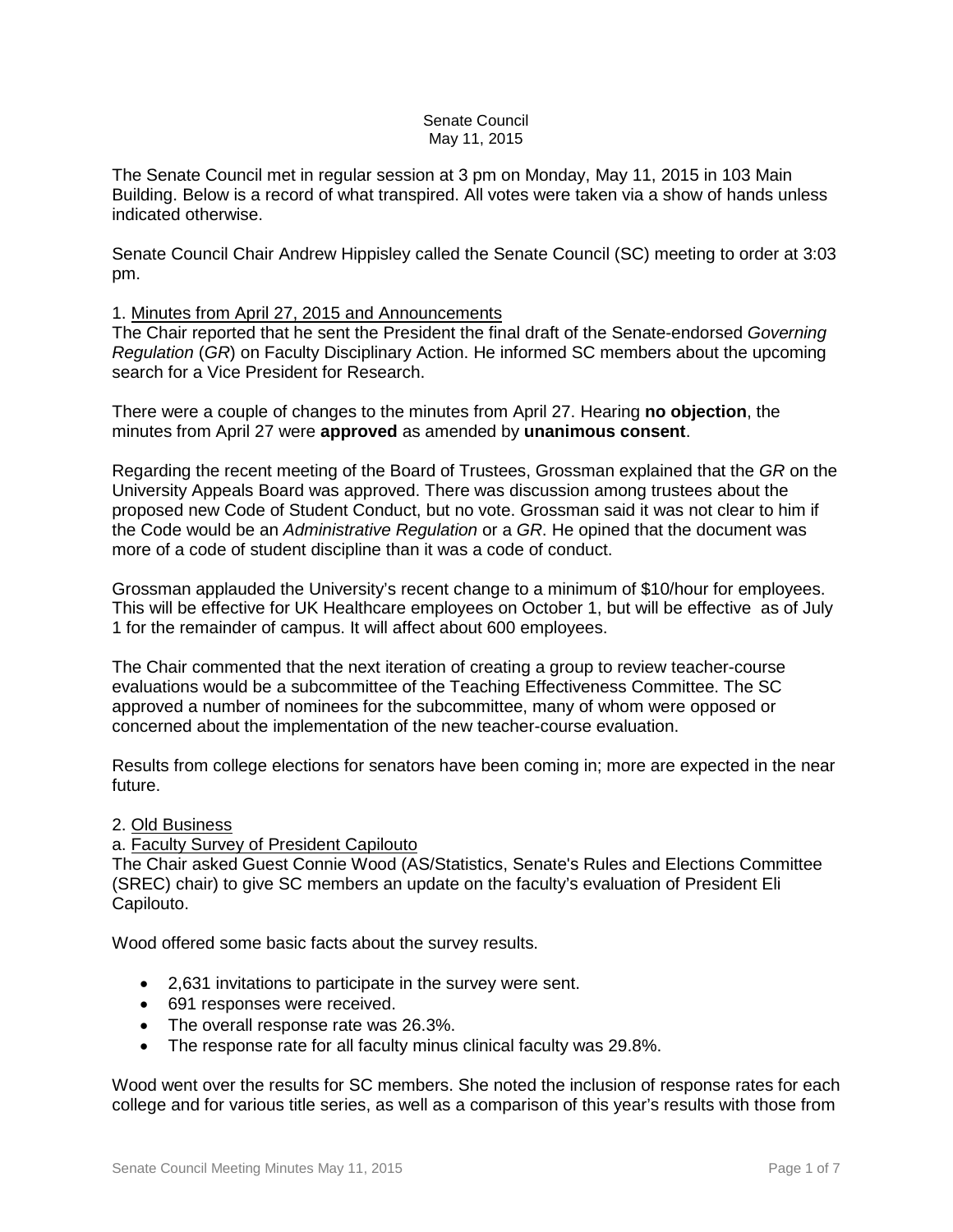2012-13 and 2013-14. Overall, the President's scores trended upward; for the few areas that showed a lack of improvement or decreases, SC members discussed possible causes as well as other aspects of the survey.

The Chair invited Wood to accompany him to the meeting of the Executive Committee of the Board of Trustees when he presented the results and Wood accepted.

One item of particular interest to SC members and Wood was the perceived rapid growth in the clinical title series (CTS). Wood noted that there were supposed to have been limits on the proportions of CTS faculty relative to other title series. Wood said she could run a cross-tab query to see what colleges have CTS lines and how many. Brown thought there was a requirement that the Provost annually report percentages of lecturers and CTS to the SC.

### 3. Committee Reports

### a. Senate's Institutional Finance and Resource Allocation Committee (SIFRAC) - Jeremy Crampton, Chair

The Chair said he was pleased to have an opportunity for SC to discuss the recent activities of the Senate's Institutional Finance and Resource Allocation Committee (SIFRAC). Guest Jeremy Crampton (AS/Geography) thanked the Chair for the invitation and said he was a co-chair of SIFRAC; George Scott (Robinson Scholars Program) was the co-chair from the Staff Senate side. Crampton said that SIFRAC met a number of times during the academic year and worked with Vice President for Financial Planning Angie Martin, Associate Provost for Finance and Operations Lisa Wilson, and Executive Vice President for Finance and Administration Eric Monday.

Crampton noted that SIFRAC's most recent meeting occurred just prior to President Eli Capilouto's address to the University Senate (Senate) on May 4; he said the talking points were essentially the same. He and other SIFRAC members thought senior administrators were keeping a fairly tight narrative about budget. Several members thought that SIFRAC could be used as a sounding board for financial allocation and resource decisions. Currently, however, SIFRAC is more of an information-seeking body than a consultative one. Given that it is Crampton's last year on SIFRAC, the thought was that above all else, the year's forward momentum should be maintained. SIFRAC identified four points/suggestions on what SIFRAC should concentrate on in 2015-16. 1. Better channels of communication: What advice the Committee can give to Senate Council to clarify charge for future Committee (2015-2016), and reciprocally, what Senate Council would like the Committee to focus on; 2. Information flow to the Committee: whenever information is distributed between university officials (e.g. from the Budget Office or Provost's Budget Office to Deans) relevant to the Committee's charge, the information should be passed by the IFRA Committee as well; 3. Follow-up on \$50 million, fiveyear plan incentive in next academic year; and 4.Role of the Committee: The role of the Committee can be more than just retroactive information-seeking. The Committee recommends that it have more role as active participant in an advisory capacity for administration on matters of resources and finances relevant to the Committee's charge. This includes, but is not limited to, expenditures of funds on external contracting with educational implications (e.g. elements of the Strategic Plan). In general, the intent is for the role of the Committee to be less informationseeking and more decision-making.

There were a variety of comments and questions from SC members. As discussion wound down, Crampton opined that SIFRAC's activities in 2014-15 changed institutional awareness about SIFRAC, which may be an achievement in and of itself. The Chair noted that while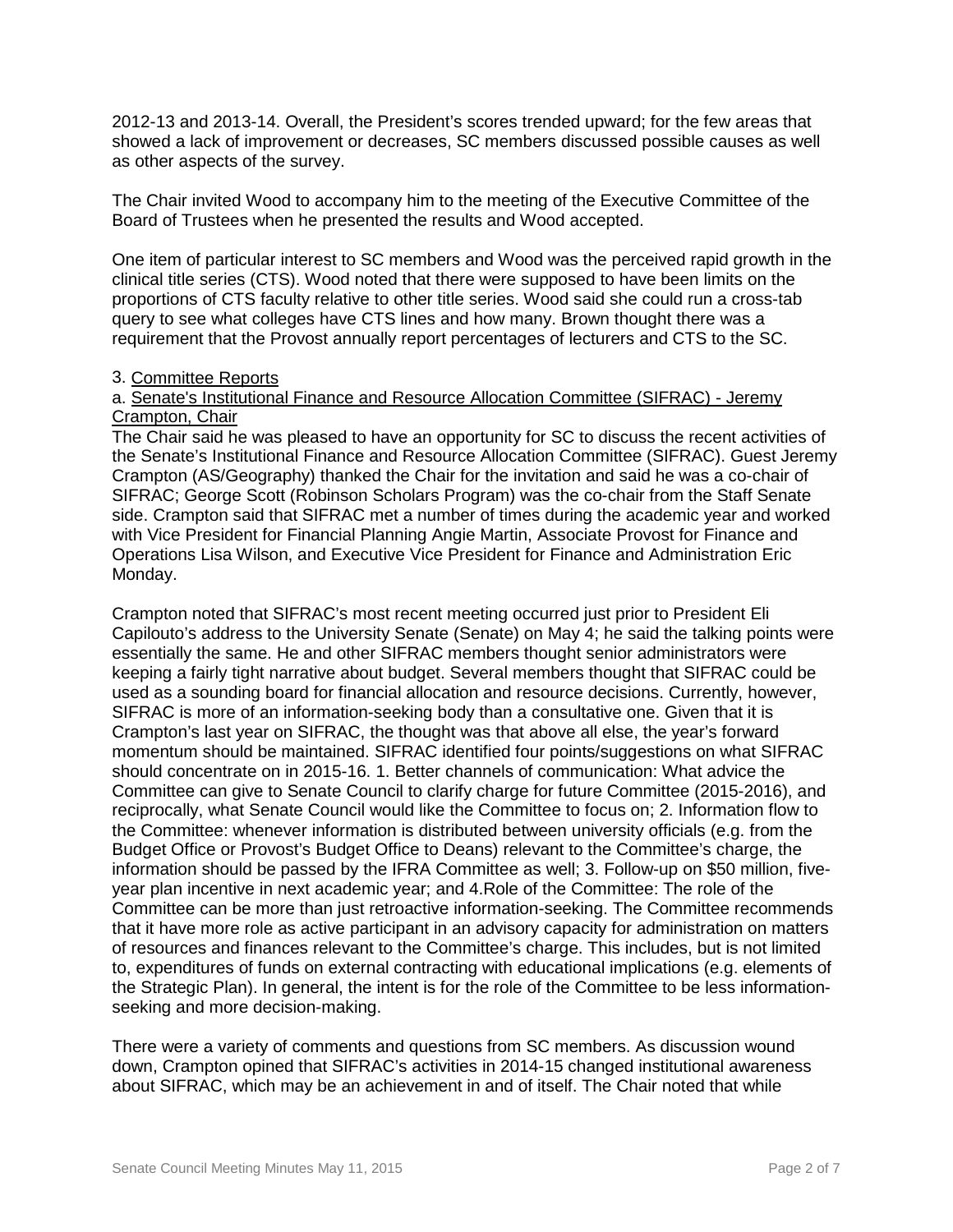Crampton's Senate term would end soon, there was no requirement that SIFRAC be chaired by a senator.

There were no objections to Grossman's suggestion that agenda item number four be discussed next.

4. Request to Waive *Senate Rules 5.2.4.8.1* ("Common Examinations") for CHE 446G Guest Carolyn Brock (AS/Chemistry) explained her request to waive *Senate Rules 5.2.4.8.1* ("Common Examinations") for CHE 446G. The Chair noted that the times and dates of common exams must be listed in the Schedule of Classes so this was a request to allow a common exam time without the times/dates being in the Schedule of Classes.

Grossman **moved** to waive *Senate Rules 5.2.4.8.1* ("Common Examinations") for all exams in CHE 446G and Mazur **seconded**. There was brief discussion. A **vote** was taken and the motion **passed** with none opposed.

b. Senate's Academic Programs Committee (SAPC) - Margaret Schroeder, Chair The Chair welcomed Guest Margaret Schroeder (ED/STEM Education), chair of the Senate's Academic Programs Committee (SAPC), to the table. Schroeder asked if the agenda items could be addressed in a different order; there were no objections.

# ii. Final Action for Proposed New Graduate Certificate in Advanced Horticulture (and 13 Associated Courses)

Schroeder explained that the proposed new Graduate Certificate in Advanced Horticulture (and the 13 associated courses) has been with the SAPC for well over a year. Schroeder explained that the SAPC has tried and tried to get a response to their queries; at best, a response will come that the contact person will follow up as soon as possible, but there is no follow up. The last time the SAPC was able to wrangle communication from the contact person was in October 2014. In response to a query from the Chair, Schroeder explained that there were two sticking points. First, there was an issue regarding faculty of record – although there would be a faculty of record for the courses, the proposal allowed for another faculty member who would teach it. The SAPC requested a copy of the Memorandum of Understanding but that was not forthcoming. The second issue pertained to the contact person needing to ensure that non-UK faculty who teach the courses to UK students have affiliated graduate faculty status. The Chair asked about double dipping of courses and Schroeder replied that that issue had been an additional concern. As submitted, a student could earn the proposed Graduate Certificate in Advanced Horticulture during the course of their regular studies for a MS in Advanced Horticulture. Schroeder added that they planned to recruit MS students to participate in the proposed Graduate Certificate.

Schroeder said the SAPC encountered a few contact persons who were tardy in following up. With two notable exceptions, information was forthcoming once Schroeder sent an email saying they had 10 days in which to respond or the proposal would be returned to the Senate Council office. The contact person for the Graduate Certificate in Advanced Horticulture, however, continued being uncommunicative. There was additional discussion about the appropriate next steps to take about the proposed graduate certificate and the associated courses.

In response to Grossman, Schroeder confirmed that the recommendation from the SAPC was that the proposal be returned to the Senate Council office until the required documentation is received. Christ **moved** that the SC accept the SAPC's recommendation, thereby returning the proposed new Graduate Certificate in Advanced Horticulture and the 13 associated courses until the proposal addresses the previously stated concerns. Grossman **seconded**. Ms.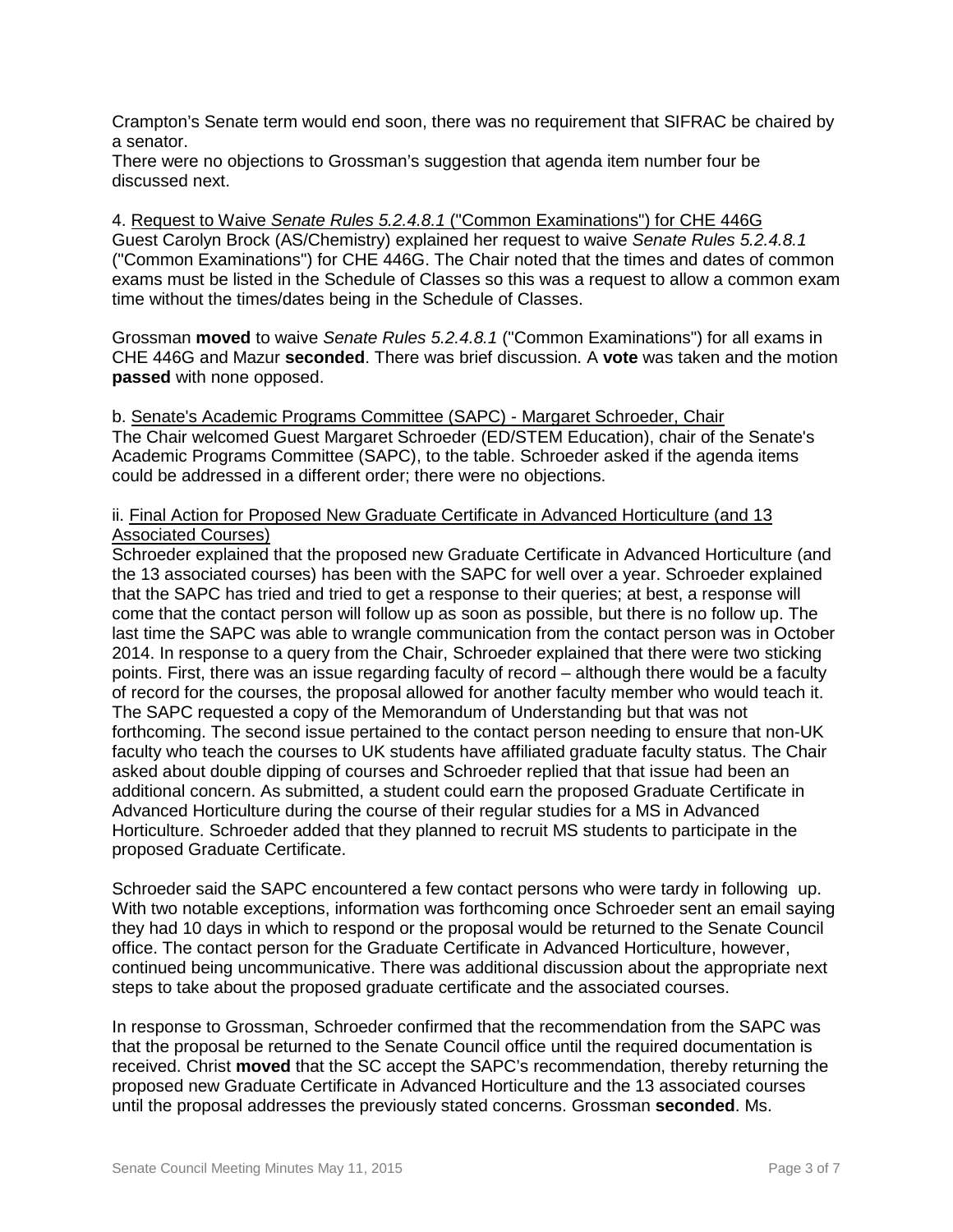Brothers asked for clarification about the timeline; those present agreed that the contact person should be given 10 days in which to reply, after which the proposed new Graduate Certificate in Advanced Horticulture and the 13 associated courses will be destroyed and any further efforts in that area will need to start from scratch. After additional brief discussion, a **vote** was taken and the motion **passed** with none opposed.

### iii. Final Action for Proposed Suspension of BS Spanish

Schroeder explained that a similar problem occurred with the proposed suspension of the BS Spanish. SC's concerns at the time included the number of matriculated students and how a student earning a BS degree in a scientific discipline would be affected if the BA Spanish was the only degree offered. Schroeder explained that she emailed the contact person and every response, since August, was that an explanation would be sent "next week." Schroeder added that no email response was actually ever received.

After brief discussion, it was determined that the contact person did send a response, but the recipient list did not include Schroeder. Grossman **moved** that the SAPC review the response in early fall 2015 and Christ **seconded**. A **vote** was taken and the motion **passed** with none opposed.

### i. Intersection of SAPC and CPE Approval Process

Schroeder gave the SC some thoughts and comments about the SAPC's deliberations during the 2014-15 academic year.

- There is an increasing trend toward establishment of undergraduate and graduate certificates.
- A bit of saturation in some areas is evident, e.g. the certificates in biostatistics and applied statistics. The SAPC worked hard to ensure there was no overlap and that the certificates were intended for different groups.
- Units are opting for undergraduate certificates over minors.
- Of the 19 proposals reviewed by the SAPC, only about five proposals included everything necessary – the remainder required additional work on the part of the contact person.
- In the vast majority of cases, it takes a contact person three to four weeks to respond to a request for a revised proposal, even when the revision is for something relatively common or minor.
- The most common issues are ones that ought to have been caught by the college Educational Policy Committee or the Undergraduate Council or the Graduate Council.
- Many faculty do not understand the difference between student learning outcomes and program outcomes.
- Certificates often are proposed with a capstone project that is not tied to a course. When told that such a project must be tied to a course, a contact person is likely to shoe-horn the capstone project into the elective with the best topical "fit." Schroeder wondered if an elective course was the right place for a capstone project.
- Across campus, units are beginning to advertise a new program or certificate prior to a completed Senate review. This results in pressure on the SAPC when it requests edits to a proposal that a unit thought was essentially finished.

A big issue mentioned by Schroeder pertained to the program approval process and requirements from the Council for Postsecondary Education (CPE). The SAPC does not review CPE paperwork, but that paperwork is carefully reviewed by the CPE. In order to create a new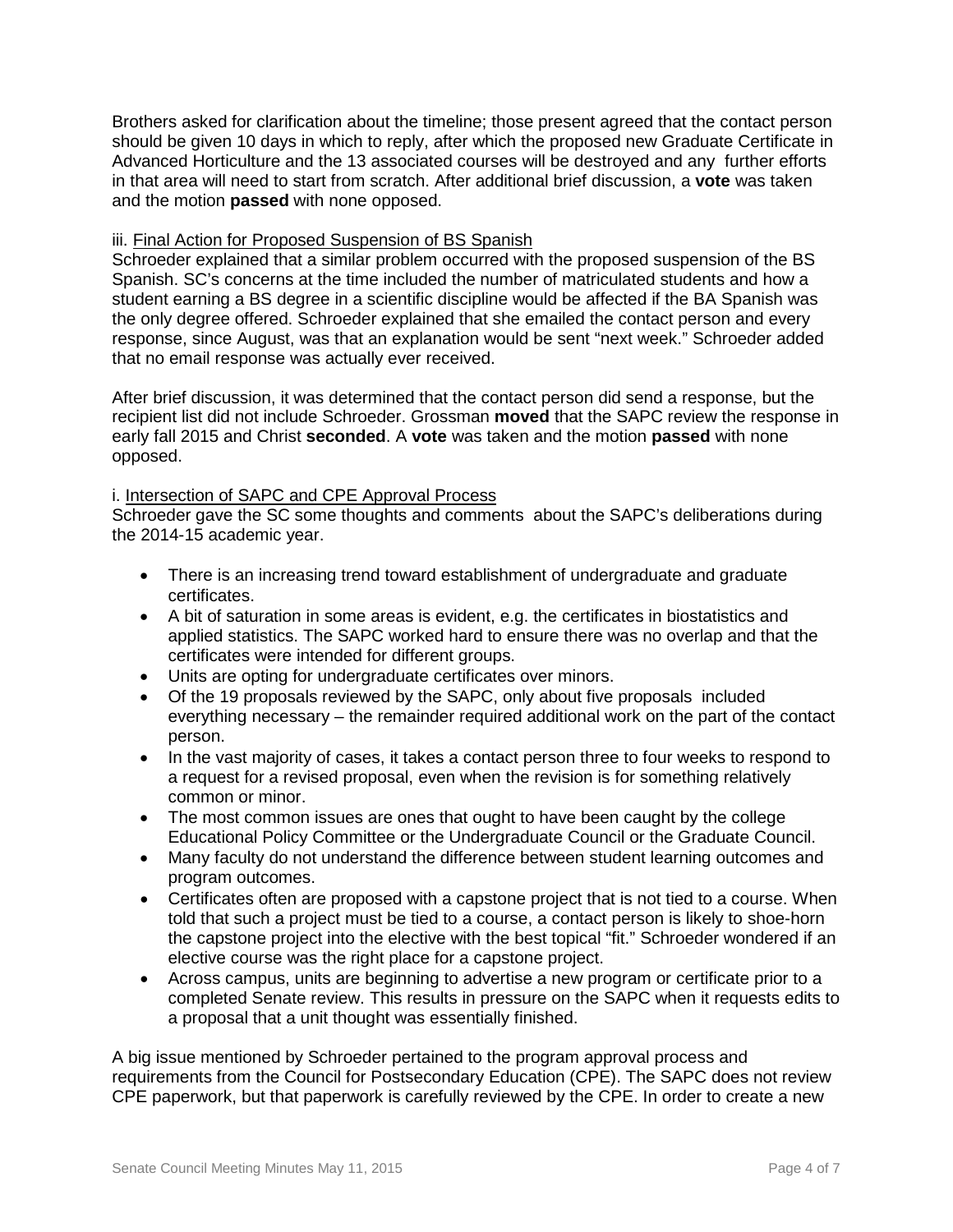degree, the proposal goes through the Senate process and then is reviewed and hopefully approved by the Board of Trustees (Board). In parallel is the CPE process, particularly the 45 day pre-proposal posting. This posting is on the CPE website and is sent out to colleges and universities across Kentucky, which are allowed to comment on the proposal. It makes for a smoother process and ensures that different institutions have an opportunity to learn about different programs as well as voice concerns. The pre-approval is completed during the Senate review; the Board only reviews new programs that have completed the 45-day review. After Board approval, new degree programs are then sent to the CPE for final approval.

In 2014-15, however, there were two instances of a unit/contact person not having contacted the Office of Institutional Effectiveness prior to starting the new program development process, even though the forms were marked to indicate that such contact did occur. Through sheer luck both proposals finished their 45-day pre-posting a few days prior to approval by the Board. SC members discussed the best way to address the issue.

Grossman **moved** that new program forms be modified to require a letter from the Office of Institutional Effectiveness that confirms that Office's awareness of the proposed creation and that the CPE approval process is in process. Brown **seconded**. There being no further discussion, a **vote** was taken and the motion **passed** with none opposed.

Schroeder said she had one final item for SC's discussion. She said that the SAPC supported the addition of a question regarding the need for a new program, which was different from the rationale for a new program. During discussion, the Chair pointed out that the charge to the SAPC in the *Senate Rules* includes an assessment of need for new programs. Discussion continued.

Due to the time, the Chair suggested that a motion be made to accept the 2014-15 SAPC report. Grossman **moved** and Brown **seconded**. A **vote** was taken and the motion **passed** with none opposed.

# c. Senate's Academic Advising Committee (SAAC) - Phil Kraemer, Chair

## i. Report on 2014-15 Activities

Kraemer gave SC members an update on the activities of the Senate's Academic Advising Committee (SAAC). Kraemer noted that there was a system used by professional advisors to track communications with students. He said there was a real disconnect between the type of advising offered by faculty and advising offered by professional advisors. In response to a question from Blonder, Kraemer said there were plans in the 2015-16 academic year to survey a variety of types of students on what they think about UK's advising.

The Chair noted that if the SC voted to accept the SAAC's report, it would also mean that the SC supported all the bulleted "to do" items in the report:

- Establish as early as possible a full roster of members of the Senate's Academic Advising Committee;
- Review all recommendations regarding changes to the advising process emanating from the recent reform initiative;
- Determine which recommendations require action by the University Senate and draft appropriate recommendations to be considered;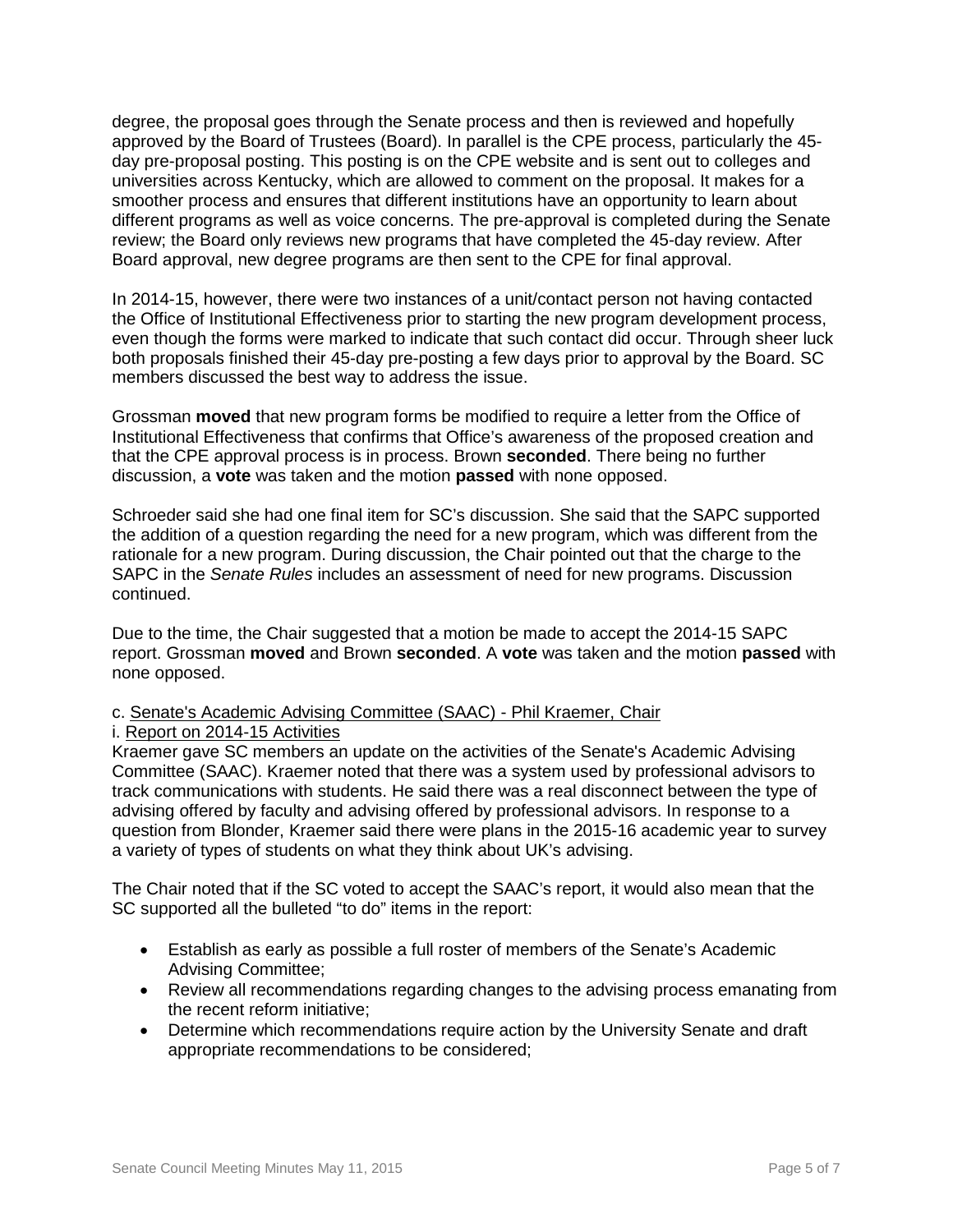- In collaboration with appropriate offices and individuals develop a brief survey of student attitudes toward advising to be administered early in the fall 2015 semester. Based on survey results, develop additional recommendations for changing advising policies;
- Discuss the feasibility and value of creating an annual process for evaluating advising and advisors similar to the current teacher evaluation process; and
- Present a detailed summary report to the University Senate that describes the status of reform efforts in the context of the University Strategic Plan.

Grossman **moved** to accept the final report and Mazur **seconded**. A **vote** was taken and the motion **passed** with none opposed.

### 5. Senate Meeting Roundtable

The Chair asked SC members to comment on the recent Senate meeting. A number of SC members offered compliments on a successful meeting, particularly in light of its four-hour duration and plethora of votes.

- It went well, all things considered. The President usually has a slide show, but did not have one this time. It would be nice if he addressed faculty about things of specifically of interest to the faculty.
- The President's stories were interesting, but numbers and data would have been better. The review of the 3+3 degree [College of Arts and Sciences and College of Law] was reviewed too quickly.
- The President brought an entourage, but none of them said anything which was odd. The discussion on the proposed new *Governing Regulation* (*GR*) was well done and it was surprising that the Senate made it through the whole thing.
- It is hard to balance urgency of getting things done with the need for proper discourse. It was hard to have an email discussion of the 3+3 proposal without the benefit of guidelines to outline how such an email discussion should be done.
- Although there were some sections of the *GR* that some faculty did not like, overall there was a recognition that there is a need for a faculty disciplinary process. It was a miracle that the Senate was able to endorse it, with quorum, after four hours of meeting. Balancing a legitimate need to keep something moving with an appropriate review is difficult but should be done.
- Some of the approved amendments regarding the *GR* were appalling, such as separating a faculty member's public and private life and the deletion of the clause allowing a reduction in salary.
- There were a lot of concerns expressed about the speed at which the Senate reviewed amendments in the last hour or so of the meeting. If the Senate has to deliberate on a similarly complex and difficult proposal in the future, perhaps it could be reviewed over the course of three meetings instead of two meetings. On the other hand, the *GR* issue was on a number of SC agendas and the April Senate agenda so senators could have and should have reviewed the documentation well in advance.